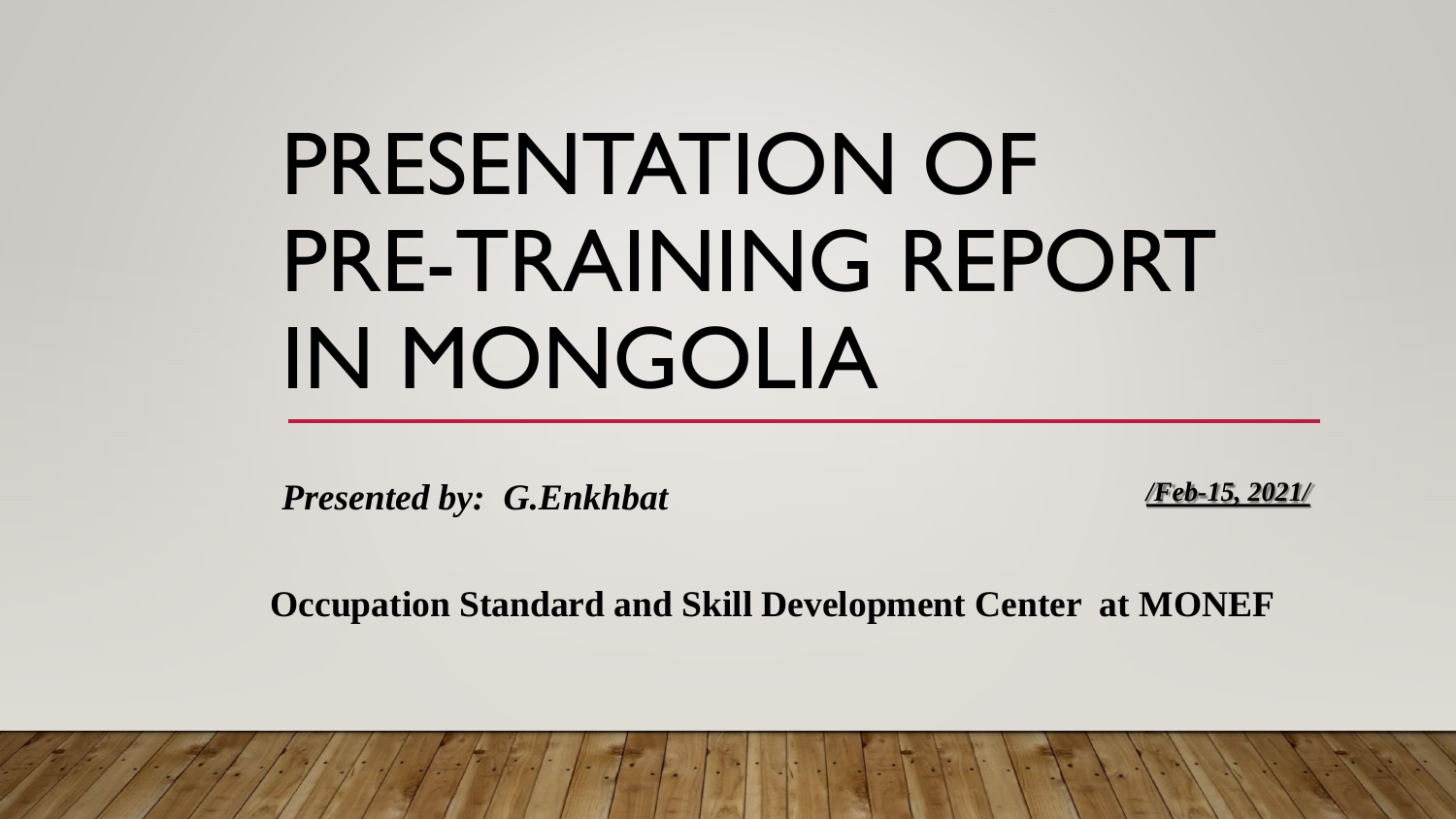### **GENERAL INFORMATION**



- Population: *3,3 million*  Governance: *Parliamentary*
- Area: *1,566,000 sq.km* (19th) Population of Capital: *Est. 1,400,000* (46% of total) Economic growth: *- 7.3%* (December, 2020) Major industries: *Agriculture and Mining*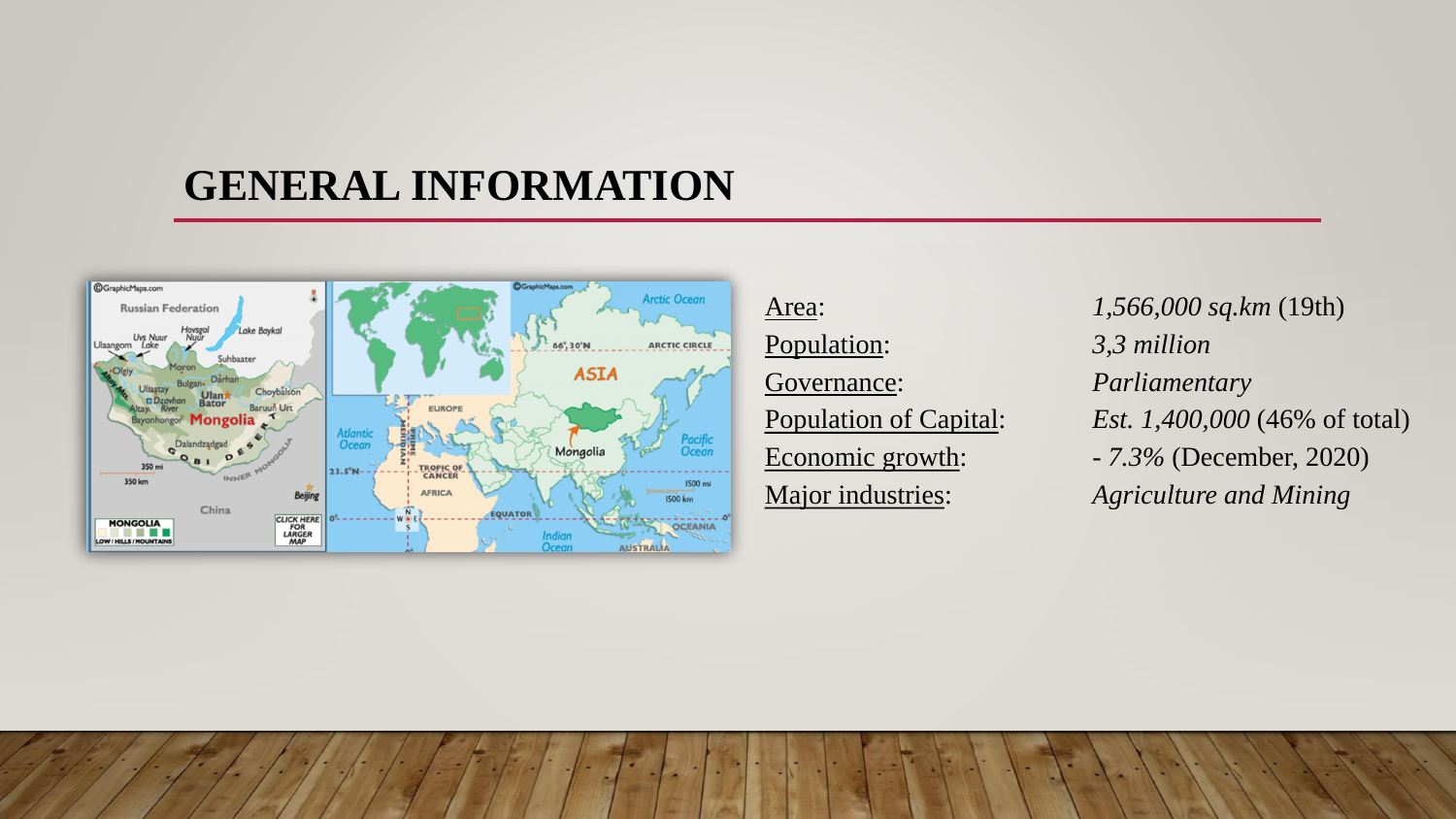# **GOALS OF OSSDC AT MONEF**

Organize the training of skilled workers required by enterprises through TVET and temporary training systems, assess the skills of employees in the workplace, and develop career standards for enterprises and training institutions in the professions specified in the National Standard Classification Occupation as a guide to determine the level of NQF, registration and distribution.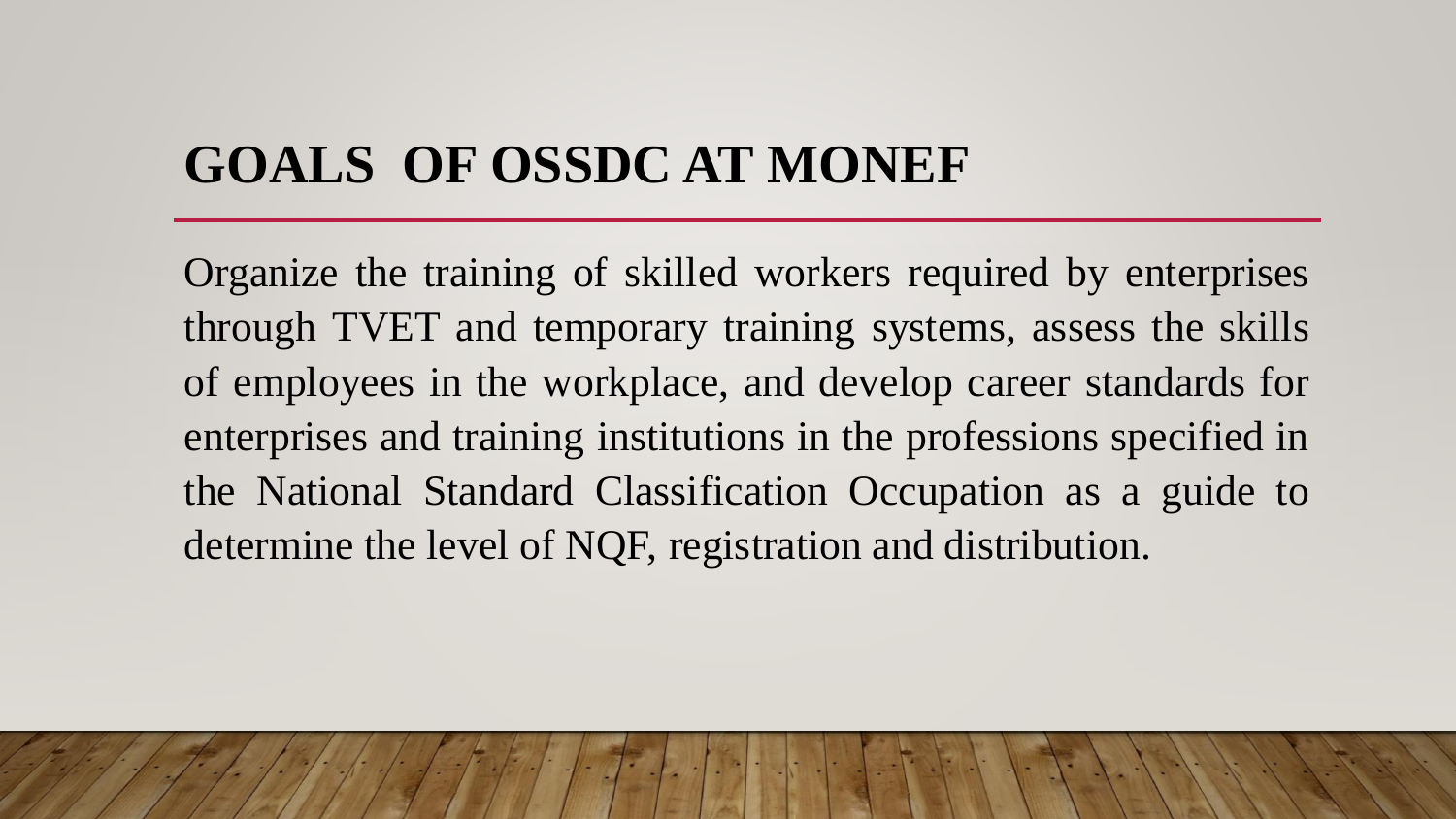# **OBJECTIVES**

- 1. Encourage industry and enterprises to develop and apply professional work standards at the international level (according to JFA, DACUM and other methodologies);
- 2. Within the framework of professional standard development activities, if the business entity wishes, to carry out on-the-job training, specialization programs and manuals;
- 3. Create conditions for staff skills, competency level, evaluation and quality assurance of work performance, develop training modules and conduct training in this area;
- 4. Vocational education and training institutions that provide training on "Competency-Based Learning" (CBT) and "SDIO" programs developed in accordance with Occupational Standards in Vocational Education and Training Institutions Provide advisory services and organize trainings to support the application of occupational standards in activities.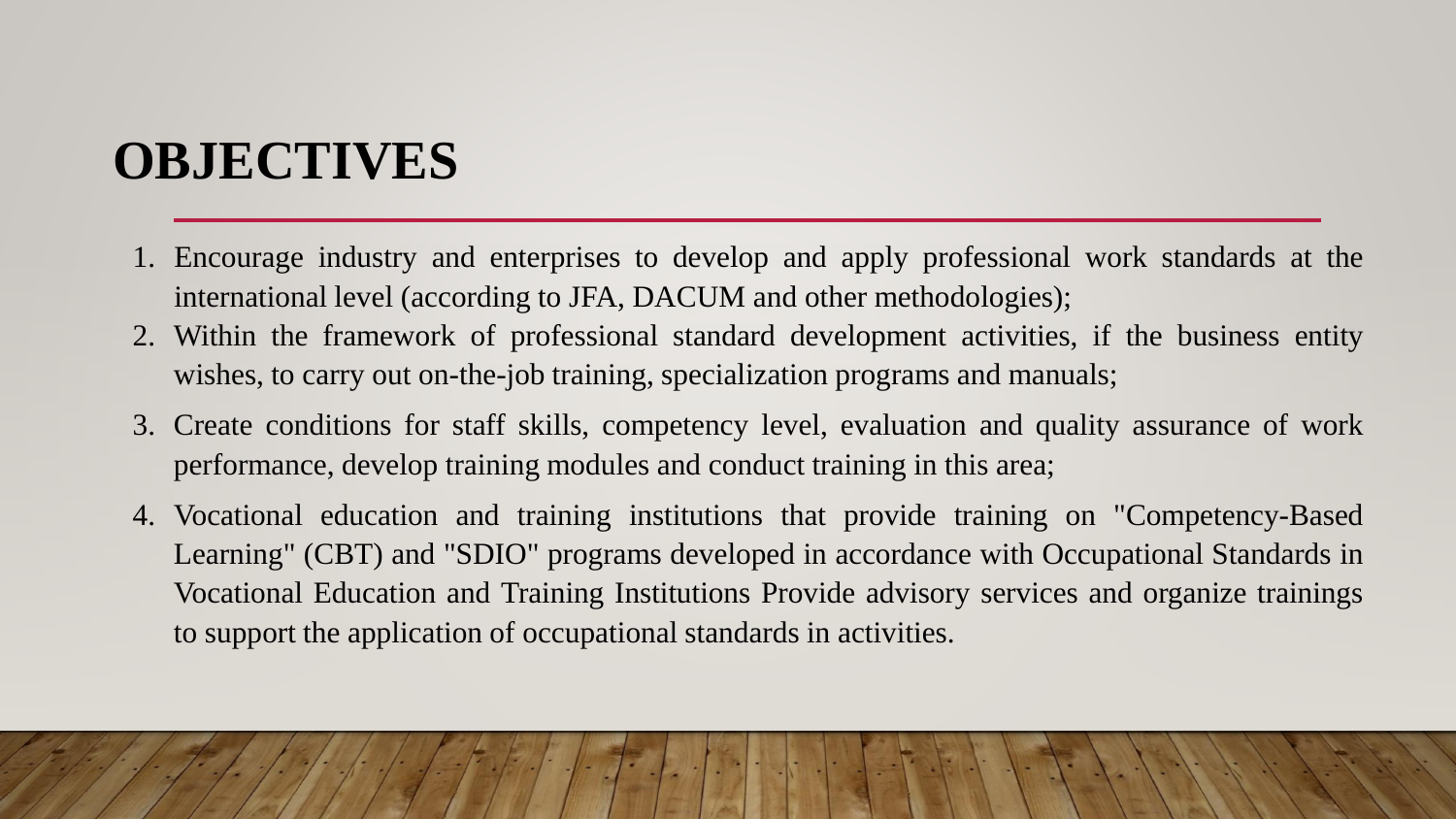# **COVID-19 IMPACTS ON ECONOMY**



- Mongolia's budget has a deficit of 4.5 trillion MNT. (EUR 1.3 billion)
- Twenty-seven percent of businesses have lost their income.
- 68.9 thousand jobs were lost.
- 37.8 percent of all citizens have received benefits from the government.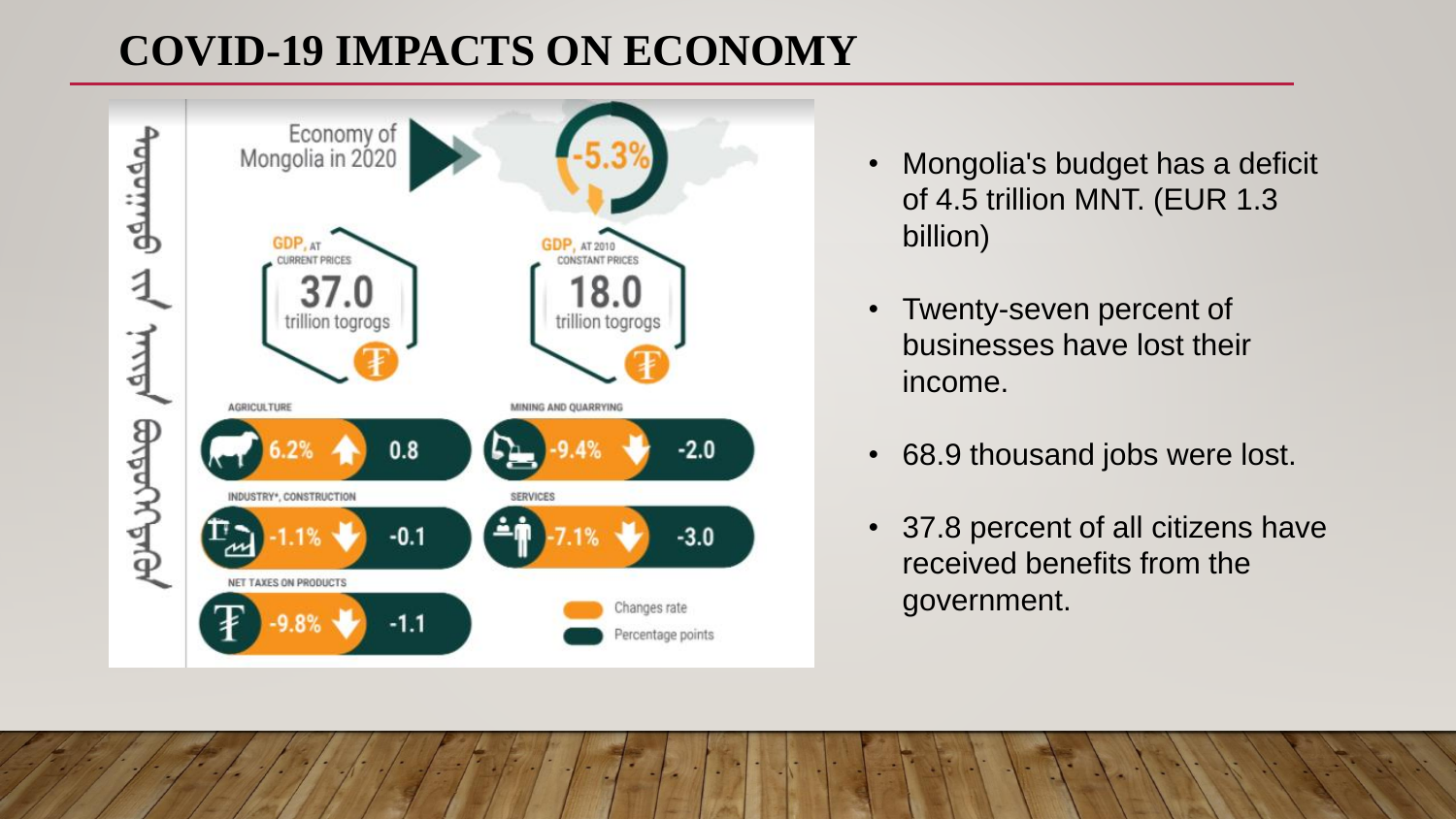### **COVID-19 IMPACTS ON EMPLOYMENT**

#### **COMPANIES LIKELY TO CUT OF WORKPLACE /%/**

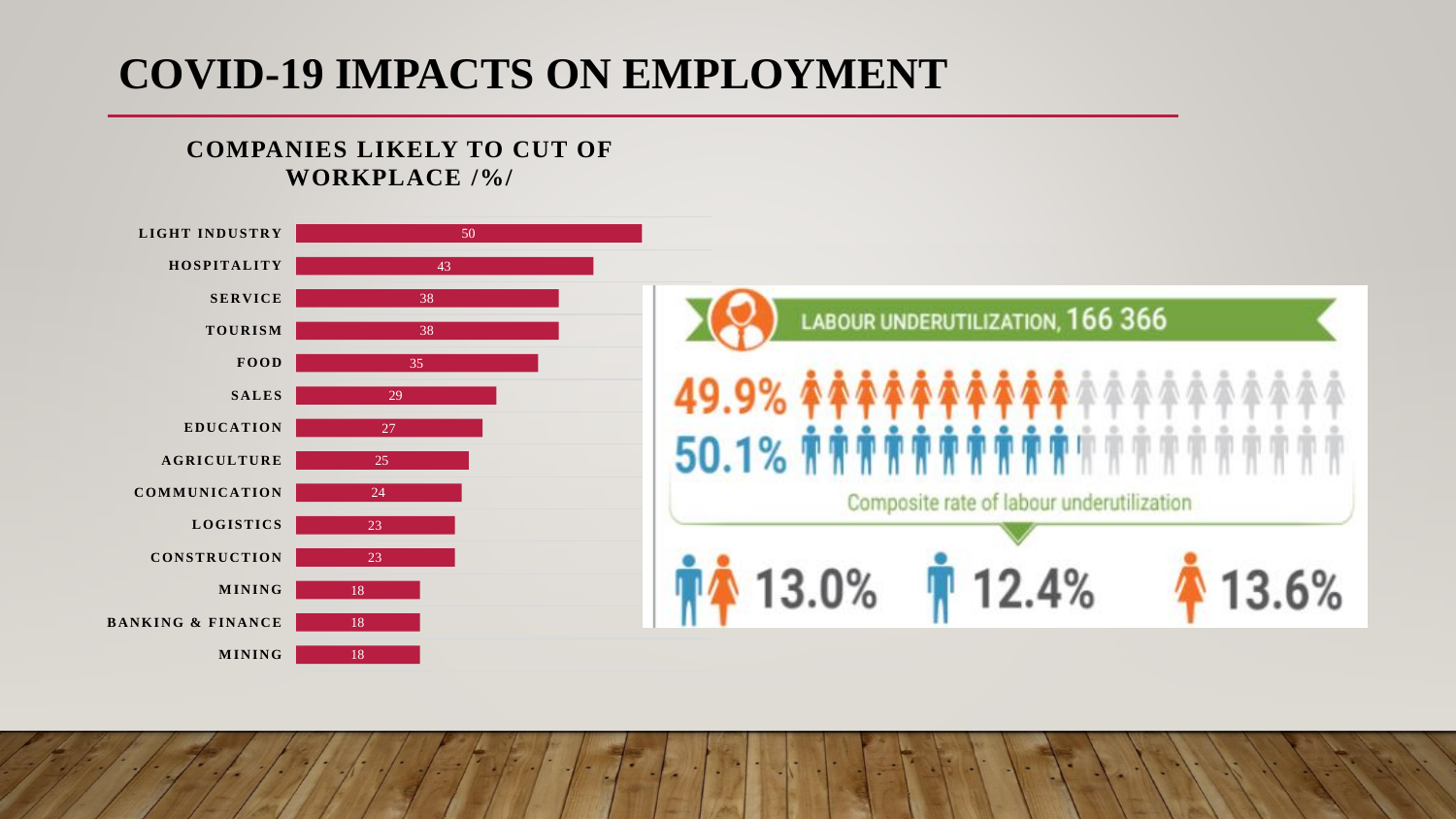# **THE IMPACT OF COVID-19 ON EMPLOYMENT**

#### **COVID-19 lockdowns**

- The service and education sectors have completely ceased operations
- Business entities have provided its employees with **(a)** dismissal from work, **(b**) unpaid leave, **(c)** severance pay, and **(d)** online and remote employment.
- 30 percent of all government employees are essential and 70 percent are working on-line and from home
- Informal sector workers and self employed e-commerce owners are using Facebook for their business.
- People living on daily income have had their incomes stopped and their lives have been made very difficult.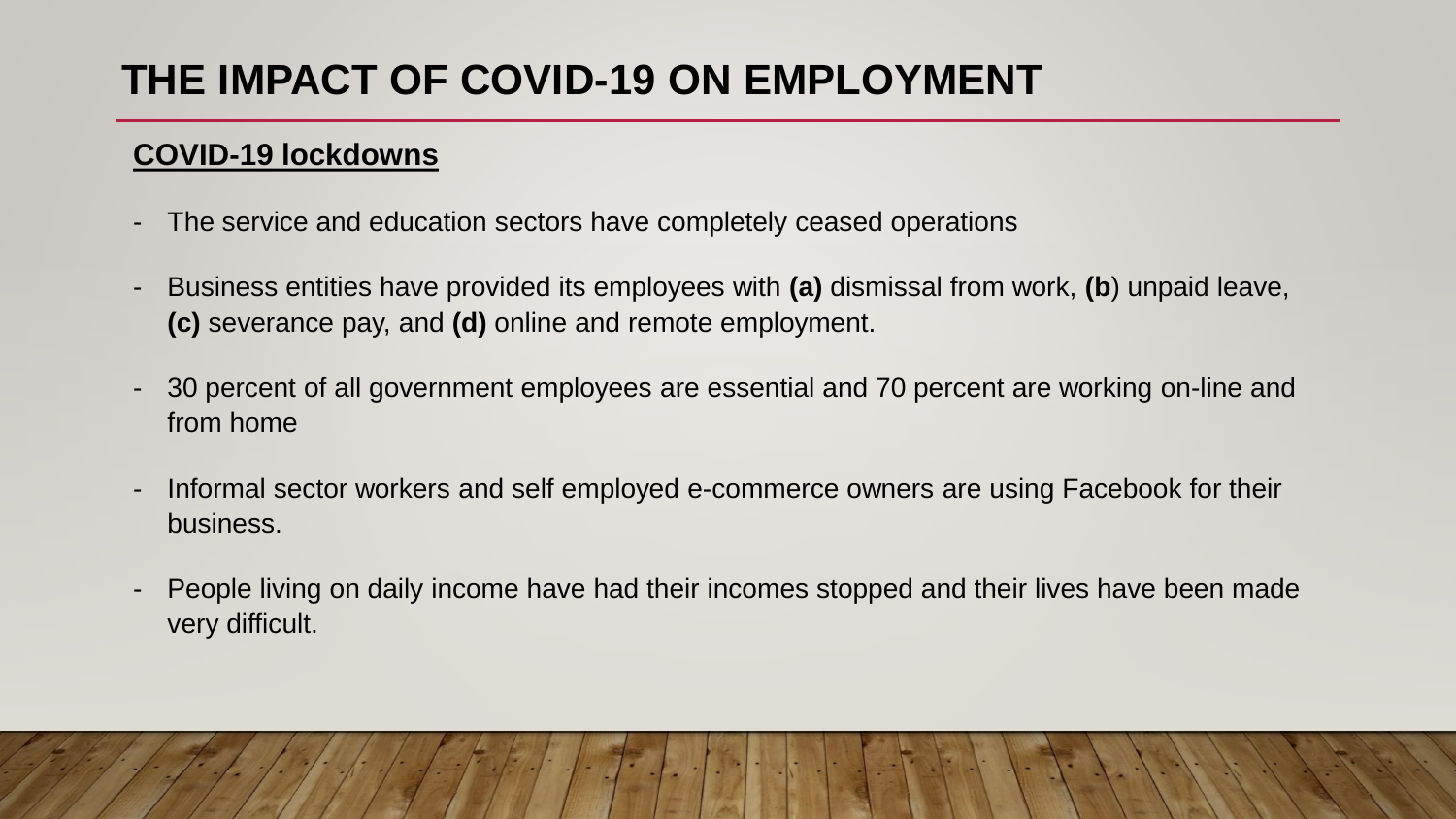# **FUTURE SITUATION**

- Information technology to create online services and smart jobs.
- Strict adherence to infection control regimes and opening of enterprises
- Transfer government and enterprise services to electronic format using ITC technology
- Build the capacity for enterprise employees and citizens to use information technology widely
- Provide the capacity to protect one's health, work and run a business
- Disseminate new employment patterns and advanced methods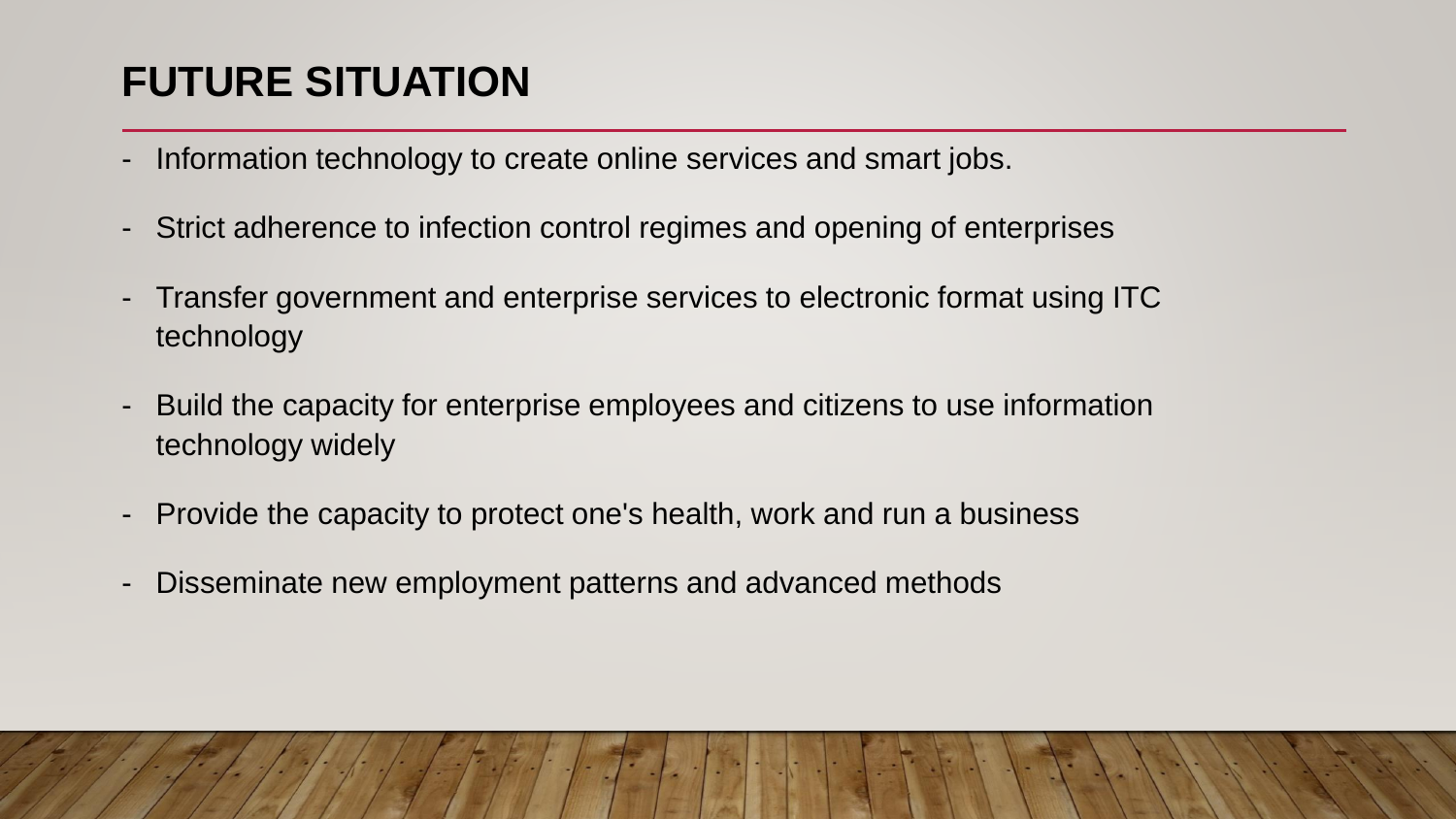#### **Mongolia to implement comprehensive plan against COVID-19;**

The government approved a comprehensive plan to protect the health of people and recover the economy amid the COVID-19 pandemic. The country will spend a total of MNT 10 trillion (EUR 2.9 billion), almost equal to the country's annual budget, to implement the comprehensive plan in the coming three years.

The country will vaccinate at least 60% of its population and the campaign is expected to begin in March 2021.